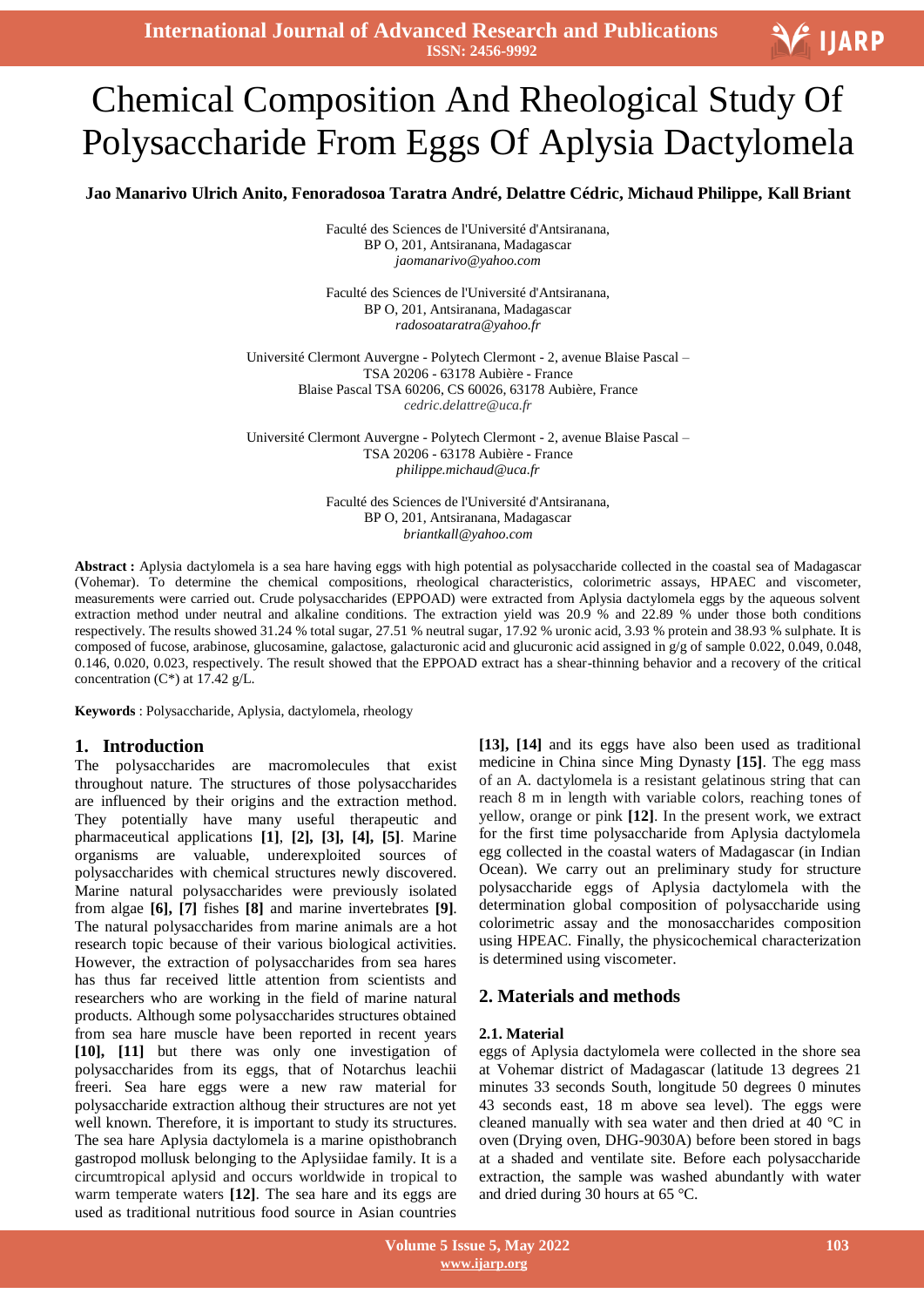

#### **2.2. Extraction**

Then, extractions of the polysaccharide have been done with water (pH  $6,0$ ) at solvent ratio of  $1/30$  (w/v) and conducted under condition of 80 °C for 3 hours. Separation of the residue from the extracted solution was performed by filtration with a very fine mesh fabric. The residue was briefly washed with additional distilled water and the procedure was repeated several times to maximize polysaccharide recovery. Then, the solution was centrifuged at 4500 rpm for 30 minutes and the supernatant was precipitated with ethanol (3 vol.) and collection. The procedure is repeated again with the obtained polysaccharide using acetone. The polysaccharide is collected after wringing out the acetone and dried at 40 °C in the oven (Drying oven, DHG-9030A). Extraction of polysaccharide with 750 mL of 0,3 M NaOH was applied to 25 g of dried Aplysia dactylomela egg, at  $80 \degree$ C during 3 hours. The same extraction procedure with neutral pH is followed to obtain the crude polysaccharide. The percentage yield of crude polysaccharides (EPPOAD) were calculated according to the following formula :

Yield  $(\% ) = -$ The weight of polysaccharides extracted The weight of dry powder from sea hare eggs strings  $- \times 100 \%$ 

#### **2.3. Global composition analysis**

The total sugar content of EPPOAD was determined by the phenolsulfuric acid method and glucose acted as the standard **[16]**. Total neutral sugar content was determined by the reaction with resorcinol in presence of sulfuric acid using glucose as a standard **[17]**. The total uronic acid content was colorimetrically determined by the m-hydroxydiphenyl assay using galacturonic acid as a standard **[18]**. Sulphur content was determined by the turbidimetric method **[19]**. The protein content was determined by Folin reaction **[20]**.

#### **2.4. Monosaccharides composition analysis**

The monosaccharide composition was determined using highperformance anion exchange chromatography (HPAEC), on a guard CarboPac PA1-column  $(4 \times 50$  mm) and analytical Carbopac PA1-column  $(4 \text{ mm} \times 250 \text{ mm})$ . Detection was performed with a pulsed amperometric ED50 detector (Dionex Corp., Sunnyvale, CA). The polysaccharides from Aplysia dactylomela eggs (10 mg) dissolved in 4 M TFA (1 mL) were heated at 100° C during 8 hours. The hydrolysates were neutralized with ammonia solution (4 M). 25 microliters of sample (with 10 mg/mL of concentration) were injected. Each carbohydrate concentration was determined after integration of respective areas [Chromeleon management system (Dionex)] and comparison with standard curves obtained with all relevant monosaccharide standards. To investigate the neutral monosaccharides, the elution has been achieved isocratically with 16 mM NaOH at a flow rate of 1 mL min<sup>-1</sup>. On the other hand, to elucidate the acidic sugars composition of all samples, a gradient of 160 mM NaOH (solvent A) and 600 mM ammonium acetate in 160 mM NaOH (solvent B) were applied at a flow rate of 1 mL min<sup>-1</sup>. The gradient contained four steps (expressed in percent B in A) : 0 % during 10 minutes ; 0-100 % from 10 to 40 minutes ; 100 % from 40 to 45 minutes ; 100-0 % from 45 to 50 minutes.

#### **2.5. Rheological measurements**

Flow measurements were performed using a viscometer NDJ-1 on spring torque LV with 4 speeds (rpm) transmissions. All the rheological studies were conducted at 25 °C using cylindrical spindles (#61 LV, #64 LV) and disc spindles (#62 LV, #63 LV). The quantity of the samples was 600 ml for containers with internal diameter of 83 mm. Polysaccharides solutions 0.2 % to 5 % (w/v) were prepared in distilled water stirred for 2 hours at room temperature. The shear flow behavior was assessed over shear rates of 1 to 13  $s<sup>-1</sup>$ . The critical concentration recovery (C\*) indicates the limit between dilute to semi-dilute regime measured in water at 25 °C. It was determined using the log-log plot of the specific viscosity ( $\eta_{sp}$ : specific viscosity measured at zero shear) vs the concentration of polysaccharide (log  $\eta_{sp} = f$  (log C).

### **3. Results and discussions**

#### **3.1. Extraction of polysaccharide from Aplysia dactylomela eggs**

The polysaccharide from Aplysia dactylomela eggs was extracted with aqueous solvent in neutral and alkaline conditions. The yield of the polysaccharide fraction extracted in neutral condition was 20.9 %, which was higher to 4.9 % and 3 % than that obtained from Notarchus leachii freeri egg **[15]** and from Bursatella leachii viscera **[11]** respectively. Alkaline extraction was tested to increase the yield of polysaccharide from above 22.89 %. However, alterations of monosaccharide composition and substitution were often observed with alkaline extraction **[6]** and the color of polysaccharide powder was not good enough. The polysaccharide obtained by neutral condition (EPPOAD) was selected for the differents analyzes.

#### **3.2. Composition of polysaccharide**

The polysaccharide extracted contain 31.24 % of total sugar, 27.51 % of neutral sugar, 17.92 % of uronic acid and 3.93 % of proteins were found in EPPOAD. Our uronic acid and protein results were higher than 7.97 %, 1.58 % respectively reported for Notarchus leachii freeri egg polysaccharide but his total sugar to 85.43 % was seemed to be much higher **[15]**. We noted the high amount of sulfate at 38,93 %, which was higher than 28 % obtained from Bursatella leachii viscera polysaccharide **[11]**. The retention time of eight standard monosaccharides were determined by HPAEC. The result of HPAEC analysis shows that the native polysaccharide from Aplysia dactylomela eggs contains fucose, arabinose, glucosamine, galactose, galacturonic acid and glucuronic acid assigned in g/g of sample 0.022, 0.049, 0.048, 0.146, 0.020, 0.023, respectively. The polysaccharide was composed of galactose (0.146 g/g of sample) as major sugar and the presence of glucosamine confirms that the polysaccharide is appart of glycosaminoglycan family. Comparing with another result, glucose is the dominant monosaccharides in Notarchus leachii freeri egg polysaccharide **[15]**. The principal backbone was constituted of sulfated lactosamine, repeating galactose linkage with glucosamine : keratane sulfate (KS) structure. The literature reports that the keratane sulfate have not an acid residues **[21]**. The presence of galacturonic acid and glucuronic acid indicates that polysaccharide contain several glycosaminoglycans. The total amount of KS is significanlty higher and we suggest a presence of second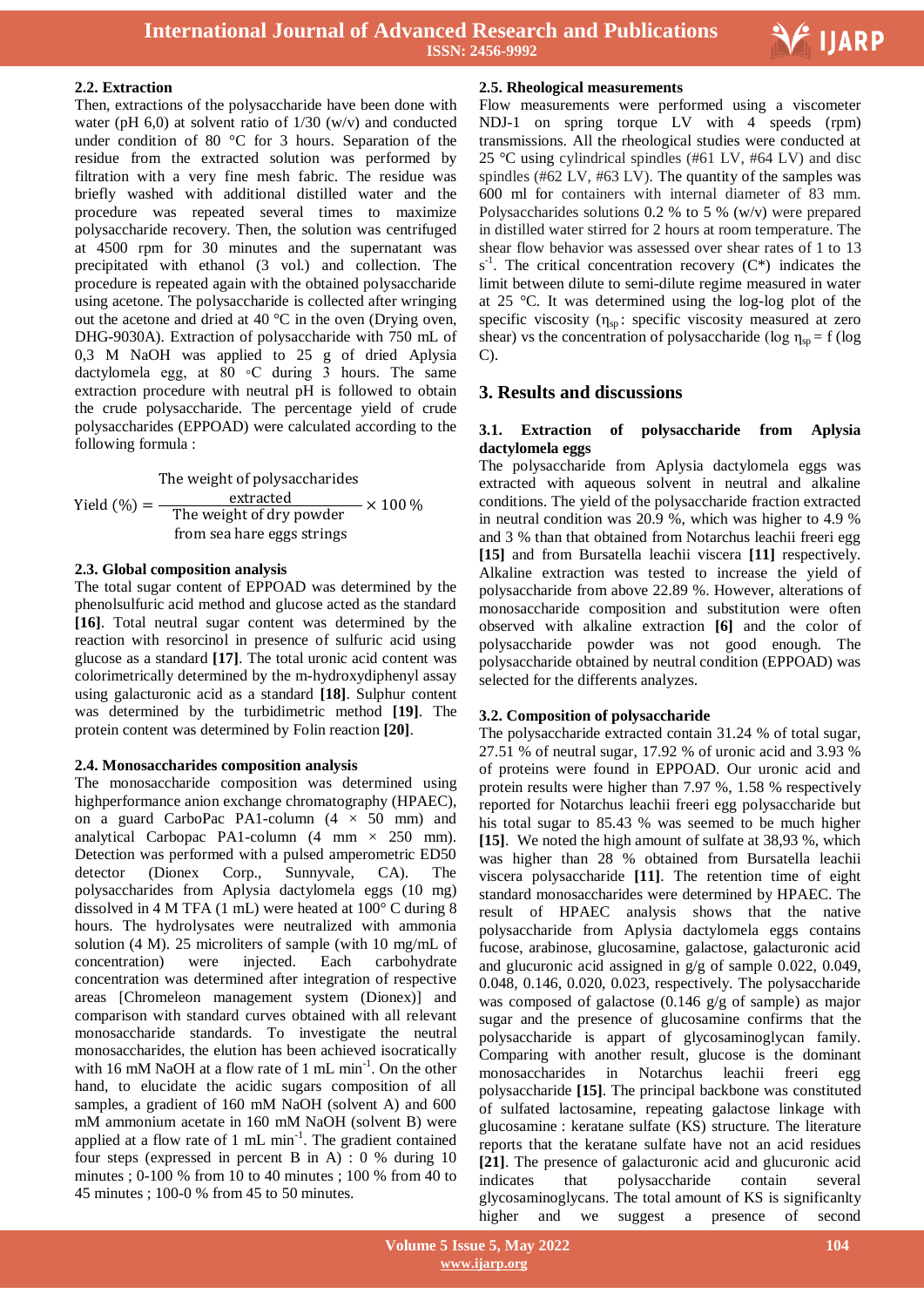**International Journal of Advanced Research and Publications ISSN: 2456-9992**



glycosaminoglycan probably. Previous work demonstrated that monosaccharide like arabinose, galactose, xylose and mannose was related to the immunomodulatory activity of macrophages **[22]**. EPPOAD contained those two monosaccharides, which suggested that EPPOAD may have immunological activity.

#### **3.3. Rheological measurements**

We have conducted rheological measurements to determined hydrodynamic propertie at various concentrations in water and the critical concentration recovery. First, the behavior rheology of the polysaccharide EPPOAD was carried out in solution with polymer concentrations between 3 % and 5 % and shear rate swept from 1 to 13  $s^{-1}$  (Fig. 1). For all concentrations, the viscosity of the polysaccharide extracted from Aplysia dactylomela eggs has rheofluidifying behavior (shear thinning). The rheofluidifying behavior is found in this interval shear rate and is characterized by the independence of the viscosity that decreases under shear strain. The polysaccharide solution had a behavior of shearthinning fluids attributed to the disorientation and disentanglement of the macromolecular chains with high molecular mass under influence of shear rate. In rheology, shear thinning is the non-newtonian behavior of fluids and it is sometimes considered synonymous for pseudoplastic behaviour **[23], [24]**.



#### *Figure 1 : The steady-sheart viscosity of a 3 %, 4 % and 5 % (w/v) EPPOAD solution, at 25 °C.*

By using a representation of log ηsp versus log C **[25]**, the obtained straight lines present intersections which correspond to the transition from the dilute to semi-dilute regime  $(C^*)$ . The figure 2 shows the beginning of such chain entanglement. The critical concentration recovery of polysaccharide EPPOAD was 17.42 g/L at 25°C. The investigation in this rheologic parameter is not yet reported in literature for glycosaminoglycan family. However, if we compare our results from themselves, this of value C\* is smaller than that of polysaccharide extracted from Cereus triangularis cladodes for which C\* was 22 g/L **[26]**. This result could suggest that the polysaccharide has a high molecular mass, as mentioned in literature, because of the

 higher molar mass of the polysaccharides and the lower critical concentration C\* recovery **[27]**.



*Figure 2: Recovery of the critical concentration C\* of EPPOAD*

#### **4. Conclusion**

In this study, we extracted the polysaccharides from Aplysia dactylomela eggs, collected in the marine coasts of Madagascar (Indian Ocean), for preliminary structural determination and physico-chimical characterization. Several analytical approaches includ elemental analysis such as colorimetrics assays and HPAEC. Those analysis have shown that the extract (EPPOAD) has a similar chemical structure to that of GAGs. From results, we also know that this polysaccharide has uronic acids in its composition and is highly sulphated. Fucose, arabinose, glucosamine, galactose, glucuronic acid and galacturonic acid were also detected. Galactose was the predominant sugar, suggesting that branched units of glucosamine and galactose were assigned to the main backbone of the polysaccharide structure. The result showed that the EPPOAD extract has a rheofluidifying (shear-thinning) behavior and a recovery of the critical concentration  $C^*$  at 17.42 g/L in ambiant temperature. Next studies will focus on structural characterization using FTIR and NMR analysis for the determination of caracteristics groups and glycosilics linkages. A search for biological properties will act as an antioxidant or anti-coagulation test because the polysaccharides present interesting elements in these compositions.

#### **REFERENCES**

- [1]. N. Karaki, C. Sebaaly, N. Chahine, T. Faour, A. Zinchenko, S. Rachid and H. Kanaan, « The antioxidant and anticoagulant activities of polysaccharides isolated from the brown algae Dictyopteris polypodioides growing on the Lebanese coast ». Journal of Applied Pharmaceutical Science, vol. 3, no. 02, pp 043-051, 2013.
- [2]. W. Yang, D. Chen, Z. He, L. Zhou, Y. Cai, H. Mao, N. Gao, Z. Zuo, R. Yin, J. Zhao, « NMR characterization and anticoagulant activity of the oligosaccharides from the fucosylated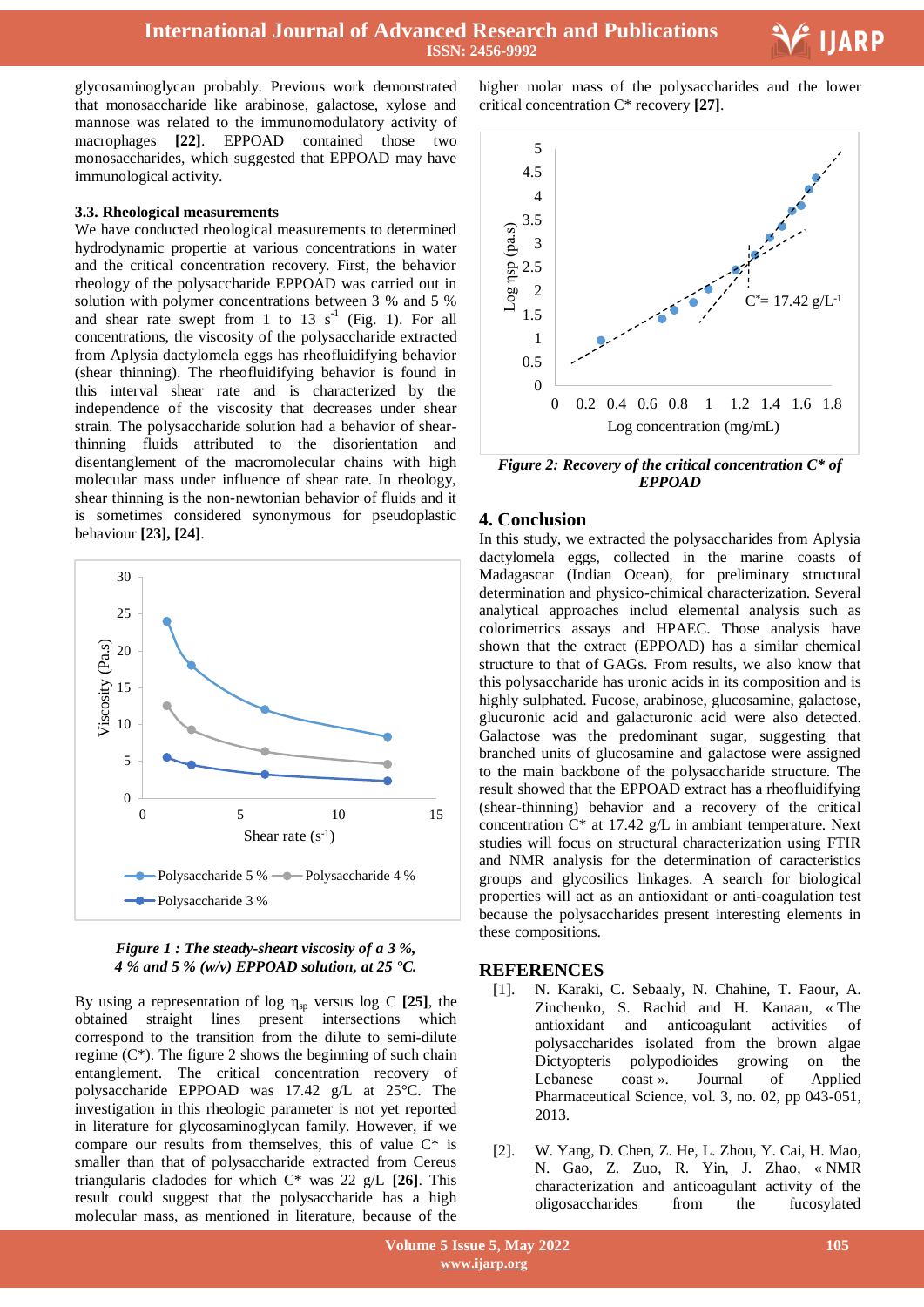

glycosaminoglycan isolated from Holothuria coluber ». Carbohydrate Polymers. Vol. 233, 115844, 2020.

- [3]. Y. Sun, Z. Liu, S. Song, B. Zhu, L. Zhao, J. Jiang, N. Liu, J. Wang, X. Chen, « Anti-inflammatory activity and structural identification of a sulfated polysaccharide CLGP4 from Caulerpa lentillifera ». International Journal Bioogical Macromoles. Vol. 146, pp 931-938, 2020.
- [4]. Y. Yu, Q. Song, L. Huang, M. Shen, Q. Yu, Y. Chen, J. Xie, « Immunomodulatory activities of sulfated Cyclocarya paliurus polysaccharides with different degrees of substitution on mouse spleen lymphocytes. Journal Functional Foods ». Vol. 64, 103706, 2020.
- [5]. R.O. Souza, S.J.C. Madeira, F.D.S. Chagas, L.A. Parreiras, G.R.C. Santos, A.M.S. Assreuy, A.O. Mour and M.G. Pereira., « Purified polysaccharides of Geoffroe aspinosa barks have anticoagulant and antithrombotic activities devoid of hemorrhagic risks ». Carbohydrate Polymers. Vol. 124, pp 208- 21, 2015.
- [6]. T.A. Fenoradosoa, C. Delattre, C. Laroche, A. Wadouachi, V. Dulong, L. Picon, P. Andriamadio, P. Michaud, « Highly sulphated galactan from Halymenia durvillei (Halymeniales, Rhodophyta), ared seaweed of Madagascar matine coasts ». International journal of biological macromolecules. Vol. 45, pp 140-145, 2009.
- [7]. M.H. Rakotoarisoa, T.A. Fenoradosoa, F. Abdoul, G. Pierre, J.H. Andriamadio, C. Delattre, P. Michaud and L. Clément, « Structural characterization and evaluation of biological activity of polysaccharides extracted from Haliptilon subulatum ». American Journal innovative research & applied sciences. Vol 13, no 1, pp 304-312, 2021.
- [8]. A.V. Nogueira, G.R. Rossi, M. Iacomini, G.L. Sassaki, E.S. Trindade, T.R. Cipriani, « Viscera of fishes as raw material for extraction of glycosaminoglycans of pharmacological interest ». International Journal Biological Macromoles. Vol. 121, pp 239-248, 2019.
- [9]. L. Chahed, R. Balti, S. Elhiss, N. Bouchemal, N. Ajzenberg, V. Ollivier, F. Chaubet, R.M. Maaroufi, M.B. Mansour, « Anticoagulant activity of fucosylated chondroitin sulfate isolated from Cucumaria syracusana. Process Biochemistry ». Vol. 91, pp 149-157, 2020.
- [10]. J.H. Ryu, J. Sung, C. Xie, M.-K. Shin, C.-W. Kim, N.-G. Kim, Y.J. Choi, B.D. Choi, S.S. Kang, D. Kang, « Aplysia kurodai-derived glycosaminoglycans increase the phagocytic ability of macrophages via the activation of AMPactivated, protein kinase and, cytoskeletal

 reorganization in RAW264.7 cells ». Journal of Functional Foods. Vol. 27, pp 122-130, 2016.

- [11]. M. Dhahri, S. Sioud, R. Dridi, M. Hassine, N.A. Boughattas, F. Almulhim, Z. Al Talla, M. Jaremko, A.M. Emwas, « Extraction, characterization, and anticoagulant activity of a sulfated polysaccharide from Bursatella leachii Viscera ». ACS Omega, Vol. 5, no 24, pp 14786-14795, 2020.
- [12]. H. Matthews-Cascon, C.A. Rocha-Barreira, C.A.O. Meirelles, « Egg masses of some Brazilian mollusk ». Fortaleza : Expressão Gráfica e Editora. 119 p, 2011.
- [13]. D.M. Pereira, P. Valentao, N. Teixeira, P.B. Andrade, « Amino acids, fatty acids and sterols profile of some marine organisms from Portuguese waters ». Food Chemistry. Vol. 141, no 3, pp 2412- 2417, 2013.
- [14]. T. Braga, M.J. Rodrigues, H. Pereira, J. Varela, L. Barreira, M. González-Wangüemert, L. Custódio, « Bursatella leachiifrom Mar Menor as a source of bioactive molecules : preliminary evaluation of the nutritional profile, in vitro biological activities, and fatty acids contents ». Journal of Aquatic Food Product Technology. Vol. 26, no 10, pp 1337-1350, 2017.
- [15]. Q. Pan, Y. Sun, X. Li, B. Zeng, D. Chen, « Extraction, structural characterization, and antioxydant and immunomodulatory activities of a polyasaccharide from Notarchus leachii freeri eggs ». Bioorganic Chemistry. Vol. 116, 105275, 2021.
- [16]. M. Dubois, K.A. Gilles, J.K. Hamilton, P.A. Rebers, F. Smith, « Colorimetric method for determination of sugars and related substances ». Analytical Chemistry. Vol. 28, no 3, pp 350-356, 1956.
- [17]. M. Monsigny, C. Petit, and A.-C Roche, « Colorimetric determination of neutral sugars by a resorcinol sulfuric acid micromethod ». Analytical Biochemistry, Vol. 175, no 2. pp 525-530, 1988.
- [18]. N. Blumenkrantz and G. Asboe-Hansen, « New method for quantitative determination of uronic acids ». Analytical Biochemistry. Vol. 54, no 2, pp 484-489, 1973.
- [19]. K.S. Dodgson and R.G. Price, « A note on the determination of the ester sulphate content of the sulphated polysaccharide ». Biochimical journal. Vol. 84, pp 106-110, 1962.
- [20]. O.H. Lowry, N.J. Rosenbrough, A.L. Farr, R.J. Randall, « Protein measurement with the Folin phenol reagent. Jounal biology chemistry ». Vol. 193, pp 265-275, 1951.